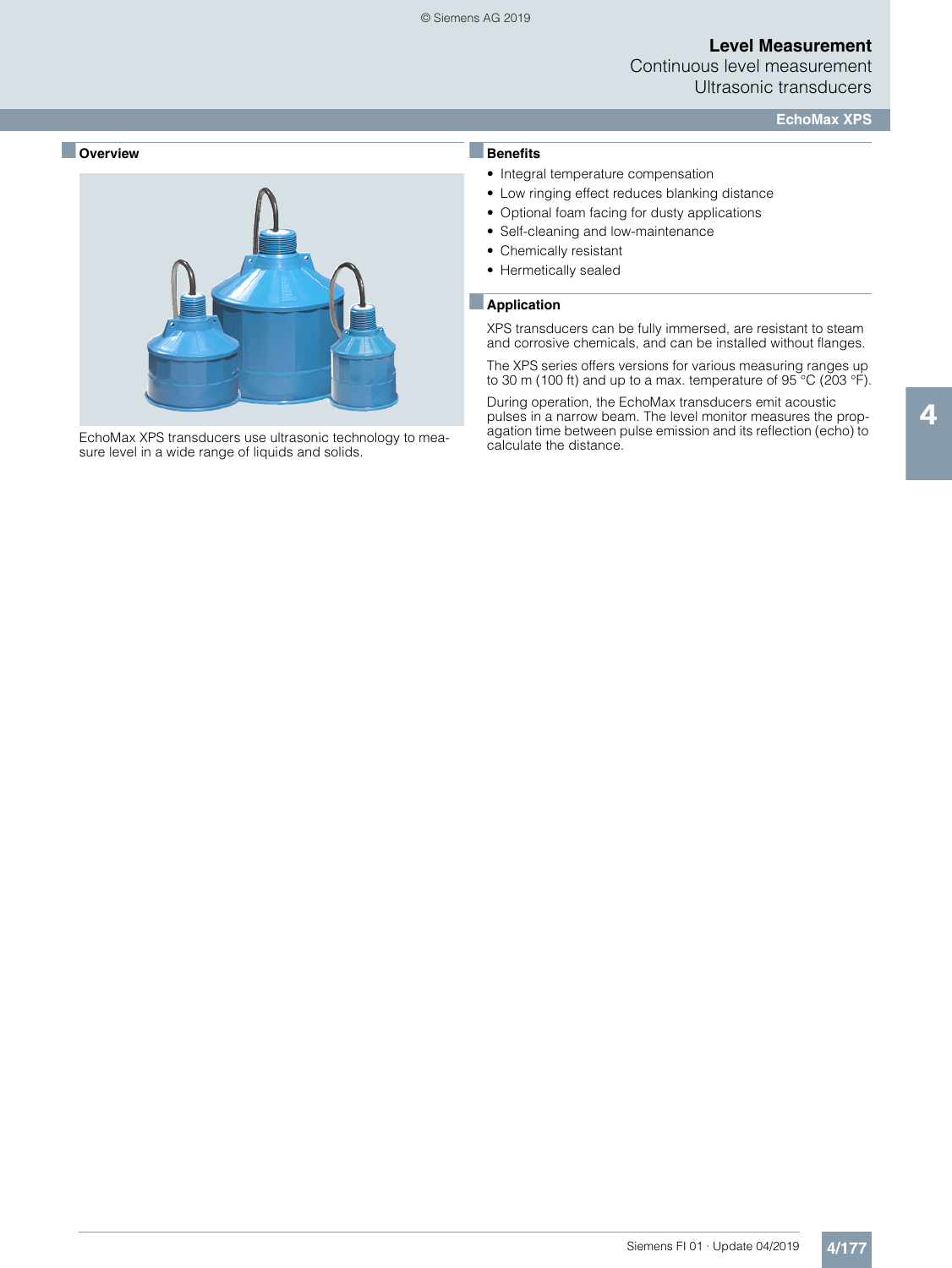Continuous level measurement Ultrasonic transducers

#### **EchoMax XPS**

#### ■**Technical specifications**

| Input                             | <b>XPS-10</b>                                                                                           | XPS-15 (standard and F models)                                                                                                                 | <b>XPS-30</b>                                                                          |
|-----------------------------------|---------------------------------------------------------------------------------------------------------|------------------------------------------------------------------------------------------------------------------------------------------------|----------------------------------------------------------------------------------------|
| Measuring range <sup>1)</sup>     | $0.310$ m $(133$ ft)<br>Standard:<br>$0.315$ m $(150$ ft)<br><b>XPS-15F:</b><br>$0.4515$ m $(1.550$ ft) |                                                                                                                                                | $0.630$ m (2  100 ft)                                                                  |
| Output                            |                                                                                                         |                                                                                                                                                |                                                                                        |
| Frequency                         | 44 kHz                                                                                                  | 44 kHz                                                                                                                                         | 30 kHz                                                                                 |
| Beam angle                        | $12^{\circ}$                                                                                            | $6^{\circ}$                                                                                                                                    | $6^{\circ}$                                                                            |
| <b>Environmental</b>              |                                                                                                         |                                                                                                                                                |                                                                                        |
| Location                          | Indoors/outdoors                                                                                        |                                                                                                                                                |                                                                                        |
| Ambient temperature               | $-40$ $+95$ °C ( $-40$ $+203$ °F)                                                                       | Standard:<br>$-40$ $+95$ °C ( $-40$ $+203$ °F)<br><b>XPS-15F:</b><br>$-20$ +95 °C (-4  +203 °F)                                                | $-40$ $+95$ °C ( $-40$ $+203$ °F)                                                      |
| Pollution degree                  | 4                                                                                                       |                                                                                                                                                |                                                                                        |
| Pressure                          | 8 bar g (120 psi g)<br>Flanged:<br>0.5 bar g (7.25 psi g)                                               | 8 bar g (120 psi g)<br>Flanged:<br>0.5 bar g (7.25 psi g)                                                                                      | 0.5 bar g $(7.25 \text{ psi g})$<br>Flanged:<br>0.5 bar g (7.25 psi g)                 |
| Design                            |                                                                                                         |                                                                                                                                                |                                                                                        |
| Weight                            | $0.8$ kg<br>$(1.8 \, lb)$                                                                               | 1.3 kg $(2.8 \text{ lb})$<br>Flanged:<br>2 kg (4.4 lb)                                                                                         | 4.3 kg<br>$(9.5 \, lb)$                                                                |
| Power supply                      | Operation of transducer only with approved Siemens controllers                                          |                                                                                                                                                |                                                                                        |
| Material                          | Standard: PVDF<br>Flanged: PVDF with CPVC flange<br>Option: PTFE face with CPVC flange                  | Standard: PVDF<br>Flanged: PVDF with CPVC flange<br>Option: PTFE face with CPVC flange                                                         | Standard: PVDF<br>Flanged: PVDF with CPVC flange<br>Option: PTFE face with CPVC flange |
| Color                             | Blue                                                                                                    | Standard: Blue<br>XPS-15F: Gray                                                                                                                | Blue                                                                                   |
| Process<br>connection             | 1" NPT or 1" BSPT                                                                                       | Standard: 1" NPT or 1" BSPT<br><b>XPS-15F: 1" NPT</b>                                                                                          | 1.5" universal thread (NPT or BSPT)                                                    |
| Degree of<br>protection           | IP66/68                                                                                                 | IP66/68                                                                                                                                        | IP66/68                                                                                |
| Cable                             | 2-wire twisted pair/braided and foil shielded 0.5 mm <sup>2</sup> (20 AWG) PVC jacket                   |                                                                                                                                                |                                                                                        |
| Separation                        | Max. 365 m (1 200 ft)                                                                                   |                                                                                                                                                |                                                                                        |
| <b>Certificates and approvals</b> | Standard:<br>CE, CSA, FM, ATEX, IECEx                                                                   | Standard:<br>CE, CSA, FM, ATEX, IECEx<br><b>XPS-15F:</b><br>FM Class I, Div. 1, Groups A, B, C, and<br>D, Class II Div. 1, Groups E, F, and G, | CE, CSA, FM, ATEX, IECEx                                                               |

Class III

<sup>1)</sup> Max range is rated for measurement of liquids, recommended range for solids is 50 % of maximum. Application conditions such as extreme dust or angle of repose may reduce the usable maximum range. Consult a local sale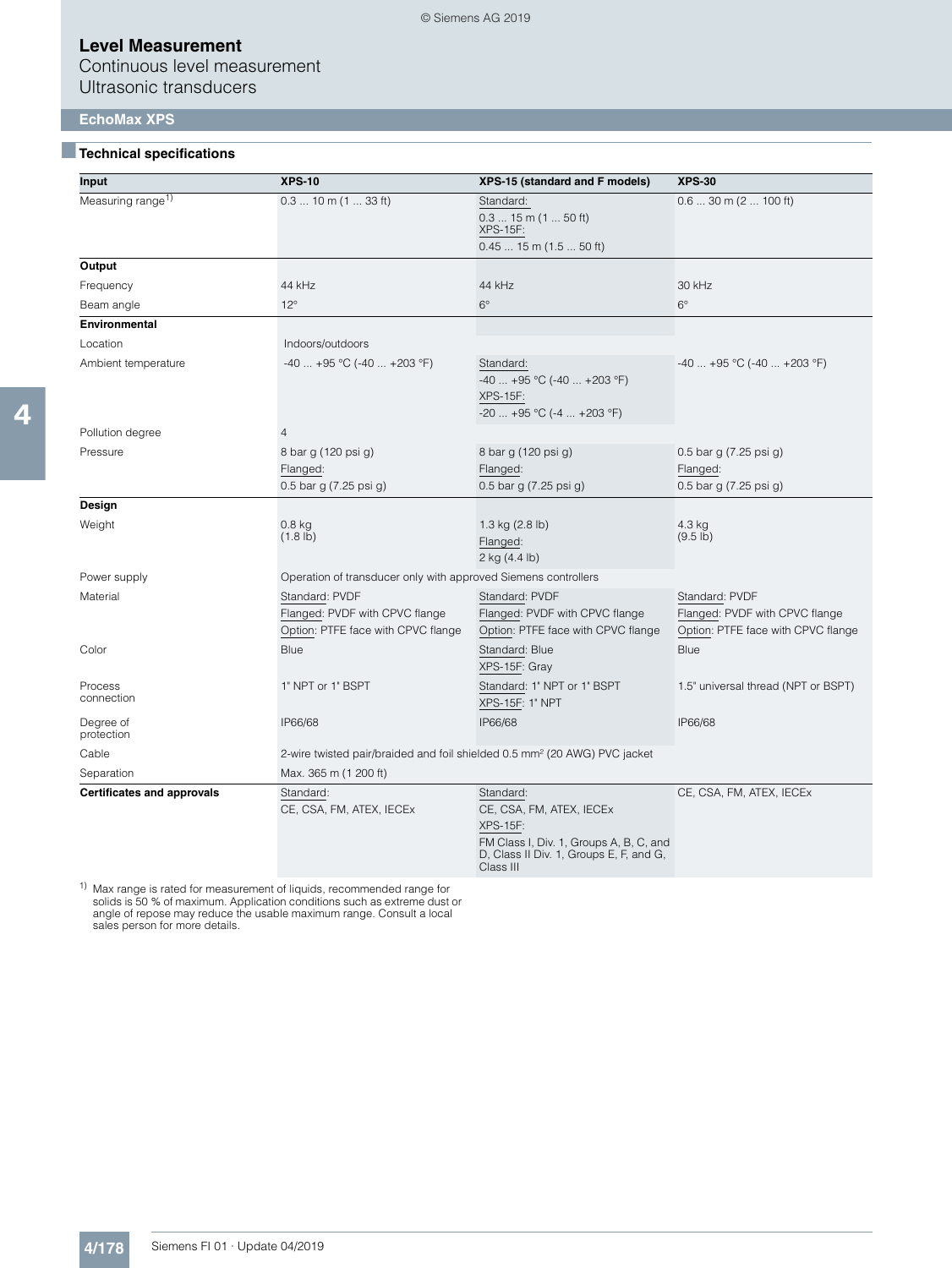#### © Siemens AG 2019

## **Level Measurement**

Continuous level measurement Ultrasonic transducers

|  | <b>EchoMax XPS</b> |  |  |  |
|--|--------------------|--|--|--|
|--|--------------------|--|--|--|

| <b>Selection and Ordering data</b>                                                                                                                            | Article No.                                                                                                                                                                                                                                                                                                                                                                                                                                                                                | <b>Selection and Ordering data</b>                                                                                                               | Order code      |
|---------------------------------------------------------------------------------------------------------------------------------------------------------------|--------------------------------------------------------------------------------------------------------------------------------------------------------------------------------------------------------------------------------------------------------------------------------------------------------------------------------------------------------------------------------------------------------------------------------------------------------------------------------------------|--------------------------------------------------------------------------------------------------------------------------------------------------|-----------------|
| EchoMax XPS-10 ultrasonic transducer                                                                                                                          | フ 7ML1115-                                                                                                                                                                                                                                                                                                                                                                                                                                                                                 | <b>Further designs</b>                                                                                                                           |                 |
| High-frequency ultrasonic transducer designed<br>for a wide variety of liquid and solid applications,<br>for use with approved controllers. Includes integral | $\blacksquare$ $\blacksquare$ $\blacksquare$ $\blacksquare$ $\blacksquare$ $\blacksquare$ $\blacksquare$ $\blacksquare$ $\blacksquare$ $\blacksquare$ $\blacksquare$ $\blacksquare$ $\blacksquare$ $\blacksquare$ $\blacksquare$ $\blacksquare$ $\blacksquare$ $\blacksquare$ $\blacksquare$ $\blacksquare$ $\blacksquare$ $\blacksquare$ $\blacksquare$ $\blacksquare$ $\blacksquare$ $\blacksquare$ $\blacksquare$ $\blacksquare$ $\blacksquare$ $\blacksquare$ $\blacksquare$ $\blacks$ | Please add "-Z" to Article No. and specify Order<br>$code(s)$ .<br>Stainless steel tag [69 x 50 mm (2.71 x 1.97 inch)]:                          | Y <sub>15</sub> |
| temperature sensor.<br>Measuring range: min. 0.3 m, max. 10 m                                                                                                 |                                                                                                                                                                                                                                                                                                                                                                                                                                                                                            | Measuring point number/ identification<br>(max. 27 characters) specify in plain text                                                             |                 |
| ○ Click on the Article No. for the online configura-<br>tion in the PIA Life Cycle Portal.                                                                    |                                                                                                                                                                                                                                                                                                                                                                                                                                                                                            | <b>Operating Instructions</b>                                                                                                                    | Article No.     |
| <b>Mounting thread and facing</b>                                                                                                                             |                                                                                                                                                                                                                                                                                                                                                                                                                                                                                            | Multi-language                                                                                                                                   | A5E43390688     |
| 1" NPT [(Taper), ANSI/ASME B1.20.1]<br>1" NPT [(Taper), ANSI/ASME B1.20.1]                                                                                    | $\mathbf{0}$<br>$\mathbf{1}$                                                                                                                                                                                                                                                                                                                                                                                                                                                               | Note: The Operating Instructions should be<br>ordered as a separate line item on the order.                                                      |                 |
| with foam facing <sup>1)</sup><br>1" NPT [(Taper), ANSI/ASME B1.20.1]<br>with PTFE facing <sup>2)</sup>                                                       | $\overline{2}$                                                                                                                                                                                                                                                                                                                                                                                                                                                                             | All literature is available to download for free, in a<br>range of languages, at http://www.siemens.com/<br>processinstrumentation/documentation |                 |
| R 1" [(BSPT), EN 10226]                                                                                                                                       | 3                                                                                                                                                                                                                                                                                                                                                                                                                                                                                          | <b>Accessories</b>                                                                                                                               |                 |
| R 1" [(BSPT), EN 10226] with foam facing $(1)$<br>R 1" [(BSPT), EN 10226] with PTFE facing <sup>2)</sup>                                                      | 4<br>5                                                                                                                                                                                                                                                                                                                                                                                                                                                                                     | Tag, stainless steel with hole, 12 x 45 mm<br>(0.47 x 1.77 inch), one text line for fastening on<br>sensors                                      | 7ML1930-1BJ     |
| Cable length<br>5 m (16.40 ft)                                                                                                                                | B                                                                                                                                                                                                                                                                                                                                                                                                                                                                                          | Submergence shield kit                                                                                                                           | 7ML1830-1BH     |
| 10 m (32.81 ft)                                                                                                                                               | C                                                                                                                                                                                                                                                                                                                                                                                                                                                                                          | Easy Aimer 2, aluminum, NPT with 34" x 1" PVC                                                                                                    | 7ML1830-1AQ     |
| 30 m (98.43 ft)                                                                                                                                               | E                                                                                                                                                                                                                                                                                                                                                                                                                                                                                          | coupling                                                                                                                                         |                 |
| 50 m (164.04 ft)<br>100 m (328.08 ft)                                                                                                                         | F<br>K                                                                                                                                                                                                                                                                                                                                                                                                                                                                                     | Easy Aimer 2, aluminum with M20 adapter and<br>1" and 1½" BSPT aluminum couplings                                                                | 7ML1830-1AX     |
| <b>Mounting flange</b><br>None                                                                                                                                | A                                                                                                                                                                                                                                                                                                                                                                                                                                                                                          | Easy Aimer 304, NPT with 1" stainless steel<br>coupling                                                                                          | 7ML1830-1AU     |
| 3" ASME, 150 lb, flat faced<br>4" ASME, 150 lb, flat faced                                                                                                    | C<br>D                                                                                                                                                                                                                                                                                                                                                                                                                                                                                     | Easy Aimer 304, with M20 adapter and 1" and<br>1½" BSPT 304 stainless steel couplings                                                            | 7ML1830-1GN     |
| 6" ASME, 150 lb, flat faced                                                                                                                                   | E                                                                                                                                                                                                                                                                                                                                                                                                                                                                                          | Universal box bracket, mounting kit                                                                                                              | 7ML1830-1BK     |
| 8" ASME, 150 lb, flat faced                                                                                                                                   | F                                                                                                                                                                                                                                                                                                                                                                                                                                                                                          | Channel bracket, wall mount                                                                                                                      | 7ML1830-1BL     |
| DN 80, PN 10/16, Type A, flat faced                                                                                                                           | G                                                                                                                                                                                                                                                                                                                                                                                                                                                                                          | Extended channel bracket, wall mount                                                                                                             | 7ML1830-1BM     |
| DN 100, PN 10/16, Type A, flat faced                                                                                                                          | J                                                                                                                                                                                                                                                                                                                                                                                                                                                                                          | Channel bracket, floor mount                                                                                                                     | 7ML1830-1BN     |
| DN 150, PN 10/16, Type A, flat faced                                                                                                                          | L                                                                                                                                                                                                                                                                                                                                                                                                                                                                                          | Extended channel bracket, floor mount                                                                                                            | 7ML1830-1BP     |
| JIS10K3B Style<br>JIS10K4B Style                                                                                                                              | M<br>P                                                                                                                                                                                                                                                                                                                                                                                                                                                                                     | Bridge channel bracket, floor mount                                                                                                              | 7ML1830-1BQ     |
| JIS10K6B Style                                                                                                                                                | R                                                                                                                                                                                                                                                                                                                                                                                                                                                                                          | (see Mounting Brackets on page 4/186 for<br>more information)                                                                                    |                 |
| (Note: Flange bolting patterns and facings                                                                                                                    |                                                                                                                                                                                                                                                                                                                                                                                                                                                                                            | 1" NPT locknut, plastic                                                                                                                          | 7ML1830-1DS     |
| dimensionally correspond to the applicable<br>ASME B16.5 or EN 1092-1, or JIS B 2220 standard.)                                                               |                                                                                                                                                                                                                                                                                                                                                                                                                                                                                            | 1" BSP locknut, plastic                                                                                                                          | 7ML1830-1DR     |
| <b>Approvals</b>                                                                                                                                              |                                                                                                                                                                                                                                                                                                                                                                                                                                                                                            | 1" BSP locknut, flanged, plastic                                                                                                                 | 7ML1830-1DN     |
| ATEX 2GD Ex mb IIC T4 Gb, Ex tb IIIC T135 °C Db;                                                                                                              | 3                                                                                                                                                                                                                                                                                                                                                                                                                                                                                          | Plastic adapter 1" BSP - 20 mm                                                                                                                   | 7ML1830-1EA     |
| IECEx SIR 13.0009X Ex mb IIC T4 Gb, Ex tb IIIC<br>T135 °C Db; FM Class I, Div. 2, Groups A, B, C, D;                                                          |                                                                                                                                                                                                                                                                                                                                                                                                                                                                                            | Plastic adapter 1" NPT                                                                                                                           | 7ML1930-1FX     |
| Class II, Div. 1, Groups E, F, G; Class III                                                                                                                   |                                                                                                                                                                                                                                                                                                                                                                                                                                                                                            |                                                                                                                                                  |                 |
| CSA Class I, Div. 1, Groups A, B, C, D, Class II,<br>Div. 1, Groups E, F, G, Class III <sup>3)</sup>                                                          | 4                                                                                                                                                                                                                                                                                                                                                                                                                                                                                          | Plastic adapter 1" NPT/M20                                                                                                                       | 7ML1830-1EF     |

<sup>1)</sup> Not available with flanged versions

<sup>2)</sup> Available with flanged versions only

 $3)$  Valid with mounting thread and facing options 0 ... 2 only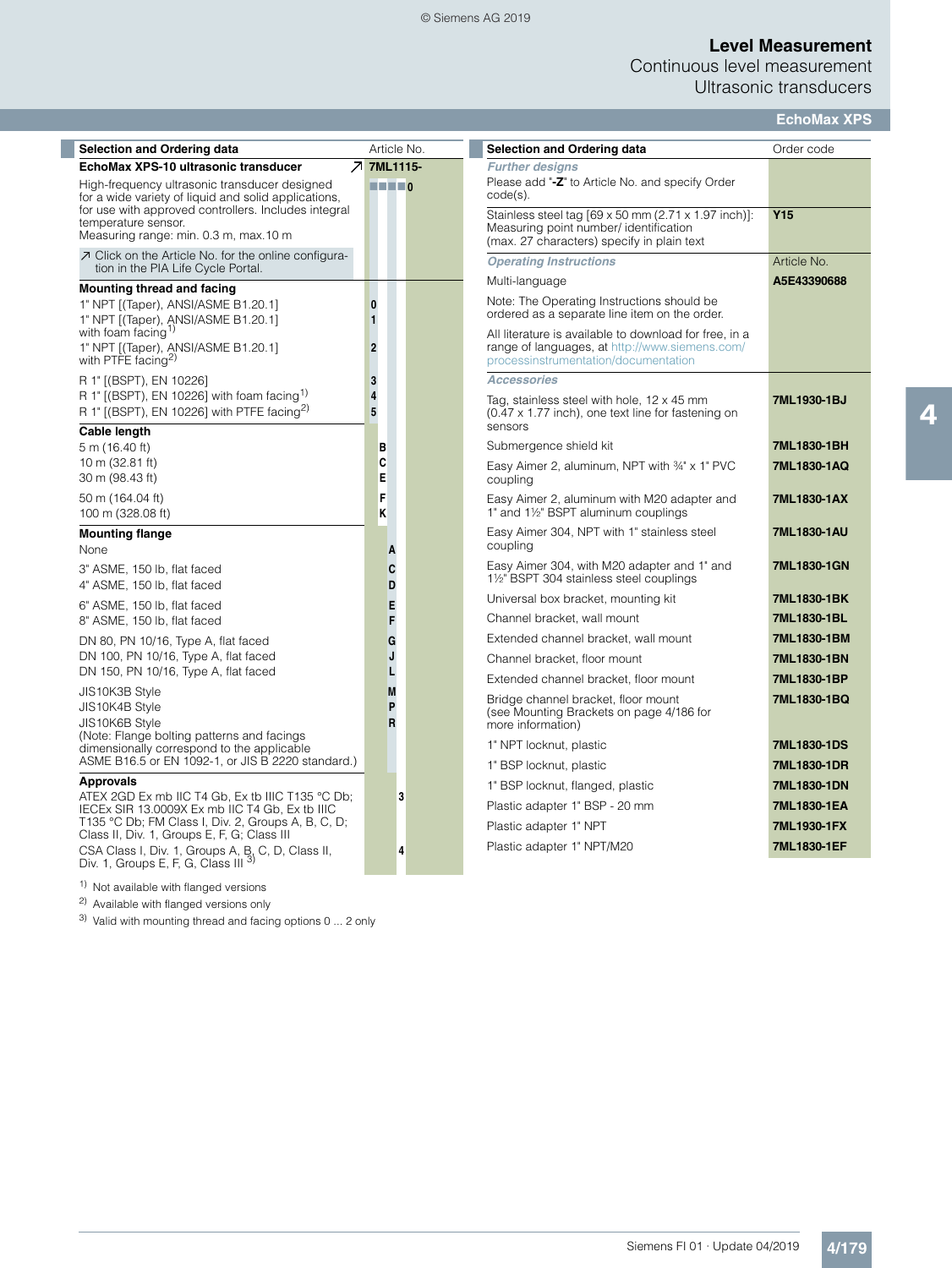## Continuous level measurement Ultrasonic transducers

|  | <b>EchoMax XPS</b> |  |
|--|--------------------|--|
|  |                    |  |

| <b>Selection and Ordering data</b>                                                                                                                  |                   | Article No.                                                 | <b>Selection and Ordering data</b>                                                                                                               | Order code      |
|-----------------------------------------------------------------------------------------------------------------------------------------------------|-------------------|-------------------------------------------------------------|--------------------------------------------------------------------------------------------------------------------------------------------------|-----------------|
| EchoMax XPS-15 ultrasonic transducer                                                                                                                | <b>7 7ML1118-</b> |                                                             | <b>Further designs</b>                                                                                                                           |                 |
| High-frequency ultrasonic transducer designed<br>for a wide variety of liquid and solid applications,                                               |                   | $\blacksquare$ $\blacksquare$ $\blacksquare$ $\blacksquare$ | Please add "-Z" to Article No. and specify Order<br>$code(s)$ .                                                                                  |                 |
| for use with approved controllers. Includes integral<br>temperature sensor.<br>Measuring range: min. 0.3 m, max. 15 m                               |                   |                                                             | Stainless steel tag [69 x 50 mm (2.71 x 1.97 inch)]:<br>Measuring point number/ identification<br>(max. 27 characters) specify in plain text     | Y <sub>15</sub> |
| 7 Click on the Article No. for the online configura-<br>tion in the PIA Life Cycle Portal.                                                          |                   |                                                             | <b>Operating Instructions</b>                                                                                                                    | Article No.     |
| <b>Mounting thread and facing</b>                                                                                                                   |                   |                                                             | Multi-language                                                                                                                                   | A5E43390688     |
| 1" NPT [(Taper), ANSI/ASME B1.20.1]<br>1" NPT [(Taper), ANSI/ASME B1.20.1]<br>with foam facing <sup>1)</sup>                                        | $\bf{0}$<br>1     |                                                             | Note: The Operating Instructions should be<br>ordered as a separate line item on the order.                                                      |                 |
| 1" NPT [(Taper), ANSI/ASME B1.20.1]<br>with PTFE $f_{\rm acina}^{2)}$                                                                               | $\overline{2}$    |                                                             | All literature is available to download for free, in a<br>range of languages, at http://www.siemens.com/<br>processinstrumentation/documentation |                 |
| R 1" [(BSPT), EN 10226]<br>R 1" [(BSPT), EN 10226] with foam facing $\frac{1}{2}$                                                                   | 3<br>4            |                                                             | <b>Accessories</b>                                                                                                                               |                 |
| R 1" $[(BSPT)$ , EN 10226] with PTFE facing <sup>2)</sup>                                                                                           | 5                 |                                                             | Tag, stainless steel with hole, 12 x 45 mm                                                                                                       | 7ML1930-1BJ     |
| Cable length<br>5 m (16.40 ft)                                                                                                                      | в                 |                                                             | $(0.47 \times 1.77$ inch), one text line for fastening on<br>sensors                                                                             |                 |
| 10 m (32.81 ft)<br>30 m (98.43 ft)                                                                                                                  | C<br>E            |                                                             | Submergence shield kit                                                                                                                           | 7ML1830-1BJ     |
| 50 m (164.04 ft)                                                                                                                                    | F                 |                                                             | Universal box bracket, mounting kit                                                                                                              | 7ML1830-1BK     |
| 100 m (328.08 ft)                                                                                                                                   | Κ                 |                                                             | Channel bracket, wall mount                                                                                                                      | 7ML1830-1BL     |
| <b>Mounting flange</b>                                                                                                                              |                   |                                                             | Extended channel bracket, wall mount                                                                                                             | 7ML1830-1BM     |
| None<br>6" ASME, 150 lb, flat faced                                                                                                                 | A<br>D            |                                                             | Channel bracket, floor mount                                                                                                                     | 7ML1830-1BN     |
| 8" ASME, 150 lb, flat faced                                                                                                                         | E                 |                                                             | Extended channel bracket, floor mount                                                                                                            | 7ML1830-1BP     |
| DN 150, PN 10/16, Type A, flat faced<br>DN 200, PN 10, Type A, flat faced                                                                           | J<br>K            |                                                             | Bridge channel bracket, floor mount<br>(see Mounting Brackets on page 4/186 for<br>more information)                                             | 7ML1830-1BQ     |
| <b>JIS10K 6B</b><br>JIS10K8B                                                                                                                        | N<br>P            |                                                             | 1" NPT locknut, plastic                                                                                                                          | 7ML1830-1DS     |
| (Note: Flange bolting patterns and facings<br>dimensionally correspond to the applicable                                                            |                   |                                                             | 1" BSP locknut, plastic                                                                                                                          | 7ML1830-1DR     |
| ASME B16.5 or EN 1092-1, or JIS B 2220 standard.)                                                                                                   |                   |                                                             | 1" BSP locknut, flanged, plastic                                                                                                                 | 7ML1830-1DN     |
| <b>Approvals</b><br>ATEX 2GD Ex mb IIC T4 Gb, Ex tb IIIC T135 °C Db;                                                                                | 3                 |                                                             | Easy Aimer 2, aluminum, NPT with 34" x 1" PVC<br>coupling                                                                                        | 7ML1830-1AQ     |
| IECEX SIR 13.0009X Ex mb IIC T4 Gb, Ex tb IIIC<br>T135 °C Db; FM Class I, Div. 2, Groups A, B, C, D;<br>Class II, Div. 1, Groups E, F, G; Class III |                   |                                                             | Easy Aimer 2, aluminum with M20 adapter and<br>1" and 1½" BSPT aluminum couplings                                                                | 7ML1830-1AX     |
| CSA Class I, Div. 1, Groups A, B, C, D, Class II,<br>Div. 1, Groups E, F, G, Class III 3)                                                           |                   | 4                                                           | Easy Aimer 304, NPT with 1" stainless steel<br>coupling                                                                                          | 7ML1830-1AU     |
| <sup>1)</sup> Not available with flanged versions<br><sup>2)</sup> Available with flanged versions only                                             |                   |                                                             | Easy Aimer 304, with M20 adapter and 1" and 11/2"<br>BSPT 304 stainless steel couplings                                                          | 7ML1830-1GN     |
| $3)$ Available with mounting options 0  2 only                                                                                                      |                   |                                                             | Plastic adapter 1" BSP - 20 mm                                                                                                                   | 7ML1830-1EA     |
|                                                                                                                                                     |                   |                                                             | Plastic adapter 1" NPT                                                                                                                           | 7ML1930-1FX     |
|                                                                                                                                                     |                   |                                                             | Plastic adapter 1" NPT/M20                                                                                                                       | 7ML1830-1EF     |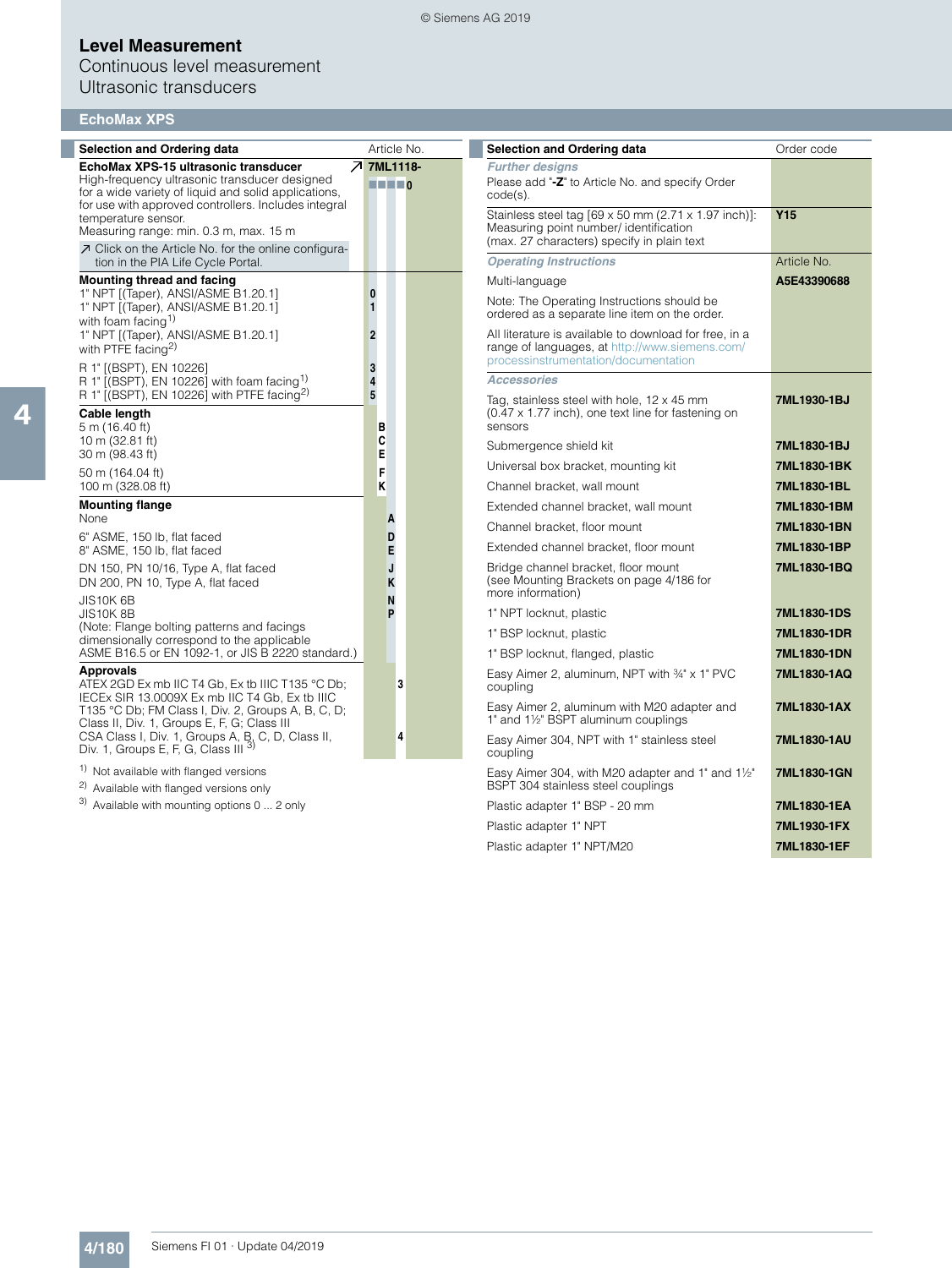#### © Siemens AG 2019

## **Level Measurement**

Continuous level measurement Ultrasonic transducers

| <b>Selection and Ordering data</b>                                                                                                                                                                                              |                                                                                                                                                                                                                                                                                                                                                                                                                                                                                            |        | Article No. |
|---------------------------------------------------------------------------------------------------------------------------------------------------------------------------------------------------------------------------------|--------------------------------------------------------------------------------------------------------------------------------------------------------------------------------------------------------------------------------------------------------------------------------------------------------------------------------------------------------------------------------------------------------------------------------------------------------------------------------------------|--------|-------------|
| Ζ<br>EchoMax XPS-15F ultrasonic transducer                                                                                                                                                                                      |                                                                                                                                                                                                                                                                                                                                                                                                                                                                                            |        | 7ML1171-    |
| High-frequency ultrasonic transducer designed<br>for a wide variety of liquid and solid applications,<br>for use with approved controllers. Includes integral<br>temperature sensor.<br>Measuring range: min. 0.45 m, max. 15 m | $\blacksquare$ $\blacksquare$ $\blacksquare$ $\blacksquare$ $\blacksquare$ $\blacksquare$ $\blacksquare$ $\blacksquare$ $\blacksquare$ $\blacksquare$ $\blacksquare$ $\blacksquare$ $\blacksquare$ $\blacksquare$ $\blacksquare$ $\blacksquare$ $\blacksquare$ $\blacksquare$ $\blacksquare$ $\blacksquare$ $\blacksquare$ $\blacksquare$ $\blacksquare$ $\blacksquare$ $\blacksquare$ $\blacksquare$ $\blacksquare$ $\blacksquare$ $\blacksquare$ $\blacksquare$ $\blacksquare$ $\blacks$ |        |             |
| ○ Click on the Article No. for the online configura-<br>tion in the PIA Life Cycle Portal.                                                                                                                                      |                                                                                                                                                                                                                                                                                                                                                                                                                                                                                            |        |             |
| Mounting thread and facing<br>1" NPT [(Taper), ANSI/ASME B1.20.1]                                                                                                                                                               | 1                                                                                                                                                                                                                                                                                                                                                                                                                                                                                          |        |             |
| <b>Cable length</b>                                                                                                                                                                                                             |                                                                                                                                                                                                                                                                                                                                                                                                                                                                                            |        |             |
| 5 m (16.40 ft)                                                                                                                                                                                                                  | в                                                                                                                                                                                                                                                                                                                                                                                                                                                                                          |        |             |
| 10 m (32.81 ft)<br>30 m (98.43 ft)                                                                                                                                                                                              | C<br>D                                                                                                                                                                                                                                                                                                                                                                                                                                                                                     |        |             |
|                                                                                                                                                                                                                                 | E                                                                                                                                                                                                                                                                                                                                                                                                                                                                                          |        |             |
| 50 m (164.04 ft)<br>100 m (328.08 ft)                                                                                                                                                                                           | F                                                                                                                                                                                                                                                                                                                                                                                                                                                                                          |        |             |
| <b>Mounting flange, flush mount</b>                                                                                                                                                                                             |                                                                                                                                                                                                                                                                                                                                                                                                                                                                                            |        |             |
| None                                                                                                                                                                                                                            |                                                                                                                                                                                                                                                                                                                                                                                                                                                                                            | А<br>в |             |
| 6" ASME, 150 lb, flat faced<br>8" ASME, 150 lb, flat faced                                                                                                                                                                      |                                                                                                                                                                                                                                                                                                                                                                                                                                                                                            | C      |             |
| (Note: Flange bolting patterns and facings                                                                                                                                                                                      |                                                                                                                                                                                                                                                                                                                                                                                                                                                                                            |        |             |
| dimensionally correspond to the applicable<br>ASME B16.5, or EN 1092-1, or JIS B 2220 standard.)                                                                                                                                |                                                                                                                                                                                                                                                                                                                                                                                                                                                                                            |        |             |
| Approvals                                                                                                                                                                                                                       |                                                                                                                                                                                                                                                                                                                                                                                                                                                                                            |        |             |
| FM Class I, Div. 1, Groups A, B, C, and D, Class II                                                                                                                                                                             |                                                                                                                                                                                                                                                                                                                                                                                                                                                                                            |        | 1           |
| Div. 1, Groups E, F, and G, Class III                                                                                                                                                                                           |                                                                                                                                                                                                                                                                                                                                                                                                                                                                                            |        |             |
| <b>Selection and Ordering data</b>                                                                                                                                                                                              |                                                                                                                                                                                                                                                                                                                                                                                                                                                                                            |        | Order code  |
| <b>Further designs</b>                                                                                                                                                                                                          |                                                                                                                                                                                                                                                                                                                                                                                                                                                                                            |        |             |
| Please add "-Z" to Article No. and specify Order<br>code(s).                                                                                                                                                                    |                                                                                                                                                                                                                                                                                                                                                                                                                                                                                            |        |             |
| Stainless steel tag [69 x 50 mm (2.71 x 1.97 inch)]:<br>Measuring point number/ identification<br>(max. 27 characters) specify in plain text                                                                                    | Y <sub>15</sub>                                                                                                                                                                                                                                                                                                                                                                                                                                                                            |        |             |
| <b>Operating Instructions</b>                                                                                                                                                                                                   |                                                                                                                                                                                                                                                                                                                                                                                                                                                                                            |        |             |
| All literature is available to download for free, in a<br>range of languages, at http://www.siemens.com/<br>processinstrumentation/documentation                                                                                |                                                                                                                                                                                                                                                                                                                                                                                                                                                                                            |        |             |
| <b>Accessories</b>                                                                                                                                                                                                              |                                                                                                                                                                                                                                                                                                                                                                                                                                                                                            |        | Article No. |
| Tag, stainless steel with hole, $12 \times 45$ mm<br>$(0.47 \times 1.77$ inch), one text line for fastening on<br>sensors                                                                                                       |                                                                                                                                                                                                                                                                                                                                                                                                                                                                                            |        | 7ML1930-1BJ |
| Submergence shield kit                                                                                                                                                                                                          |                                                                                                                                                                                                                                                                                                                                                                                                                                                                                            |        | 7ML1830-1BJ |
| Universal box bracket, mounting kit                                                                                                                                                                                             |                                                                                                                                                                                                                                                                                                                                                                                                                                                                                            |        | 7ML1830-1BK |
| Channel bracket, wall mount                                                                                                                                                                                                     |                                                                                                                                                                                                                                                                                                                                                                                                                                                                                            |        | 7ML1830-1BL |
| Extended channel bracket, wall mount                                                                                                                                                                                            |                                                                                                                                                                                                                                                                                                                                                                                                                                                                                            |        | 7ML1830-1BM |
| Channel bracket, floor mount                                                                                                                                                                                                    |                                                                                                                                                                                                                                                                                                                                                                                                                                                                                            |        | 7ML1830-1BN |
| Extended channel bracket, floor mount                                                                                                                                                                                           |                                                                                                                                                                                                                                                                                                                                                                                                                                                                                            |        | 7ML1830-1BP |
| Bridge channel bracket, floor mount<br>(see Mounting Brackets on page 4/186 for<br>more information)                                                                                                                            |                                                                                                                                                                                                                                                                                                                                                                                                                                                                                            |        | 7ML1830-1BQ |
| 1" NPT locknut, plastic                                                                                                                                                                                                         |                                                                                                                                                                                                                                                                                                                                                                                                                                                                                            |        | 7ML1830-1DS |
| Easy Aimer 2, aluminum, NPT with 34" x 1" PVC<br>coupling                                                                                                                                                                       |                                                                                                                                                                                                                                                                                                                                                                                                                                                                                            |        | 7ML1830-1AQ |
| Easy Aimer 304, NPT with 1" stainless steel<br>coupling                                                                                                                                                                         |                                                                                                                                                                                                                                                                                                                                                                                                                                                                                            |        | 7ML1830-1AU |

|                                                                                                                                                                                                                                                                                                                                                                                          |                                                                                                                                                                                                                                                                                                                                                                                                                                                                                                        |                            | <b>EchoMax XPS</b> |
|------------------------------------------------------------------------------------------------------------------------------------------------------------------------------------------------------------------------------------------------------------------------------------------------------------------------------------------------------------------------------------------|--------------------------------------------------------------------------------------------------------------------------------------------------------------------------------------------------------------------------------------------------------------------------------------------------------------------------------------------------------------------------------------------------------------------------------------------------------------------------------------------------------|----------------------------|--------------------|
| <b>Selection and Ordering data</b>                                                                                                                                                                                                                                                                                                                                                       | Article No.                                                                                                                                                                                                                                                                                                                                                                                                                                                                                            |                            |                    |
| Z.<br>EchoMax XPS-30 ultrasonic transducer<br>High-frequency ultrasonic transducer designed<br>for a wide variety of liquid and solid applications,<br>for use with approved controllers. Includes integral<br>temperature sensor.<br>11/2" universal thread compatible with 11/2" NPT and<br>R 1½" [(BSPT), EN 10226]<br>Measuring range: min. 0.6 m (1.97 ft), max. 30 m<br>(98.43 ft) | 7ML1123-<br>$\blacksquare$ $\blacksquare$ $\blacksquare$ $\blacksquare$ $\blacksquare$ $\blacksquare$ $\blacksquare$ $\blacksquare$ $\blacksquare$ $\blacksquare$ $\blacksquare$ $\blacksquare$ $\blacksquare$ $\blacksquare$ $\blacksquare$ $\blacksquare$ $\blacksquare$ $\blacksquare$ $\blacksquare$ $\blacksquare$ $\blacksquare$ $\blacksquare$ $\blacksquare$ $\blacksquare$ $\blacksquare$ $\blacksquare$ $\blacksquare$ $\blacksquare$ $\blacksquare$ $\blacksquare$ $\blacksquare$ $\blacks$ |                            |                    |
| ○ Click on the Article No. for the online configura-<br>tion in the PIA Life Cycle Portal.                                                                                                                                                                                                                                                                                               |                                                                                                                                                                                                                                                                                                                                                                                                                                                                                                        |                            |                    |
| Mounting thread and facing<br>1%" universal thread<br>1 <sup>1</sup> / <sub>2</sub> " universal thread, foam facing <sup>1)</sup><br>11/2" universal thread, PTFE facing <sup>2)</sup>                                                                                                                                                                                                   | 0<br>1<br>$\overline{2}$                                                                                                                                                                                                                                                                                                                                                                                                                                                                               |                            |                    |
| Cable length<br>5 m (16.40 ft)<br>10 m (32.81 ft)<br>30 m (98.43 ft)<br>50 m (164.04 ft)<br>100 m (328.08 ft)                                                                                                                                                                                                                                                                            | в<br>C<br>E<br>F<br>ĸ                                                                                                                                                                                                                                                                                                                                                                                                                                                                                  |                            |                    |
| <b>Mounting flange</b><br>None<br>6" ASME, 150 lb, flat faced<br>8" ASME, 150 lb, flat faced<br>DN 150, PN 10/16, Type A, flat faced<br>DN 200, PN 10, Type A, flat faced<br>JIS10K 6B<br>JIS10K 8B<br>(Note: Flange bolting patterns and facings<br>dimensionally correspond to the applicable<br>ASME B16.5 or EN 1092-1, or JIS B 2220 standard.)                                     | A                                                                                                                                                                                                                                                                                                                                                                                                                                                                                                      | D<br>Е<br>J<br>ĸ<br>N<br>Þ |                    |
| <b>Approvals</b><br>ATEX 2G 1D Ex mb IIC T4 Gb. Ex ta IIIC T135 °C<br>Da; IECEx SIR 13.0009X Ex mb IIC T4 Gb,<br>Ex ta IIIC T135 °C Da                                                                                                                                                                                                                                                   |                                                                                                                                                                                                                                                                                                                                                                                                                                                                                                        | 5                          |                    |

1) Not available with flanged versions

2) Available with flanged versions only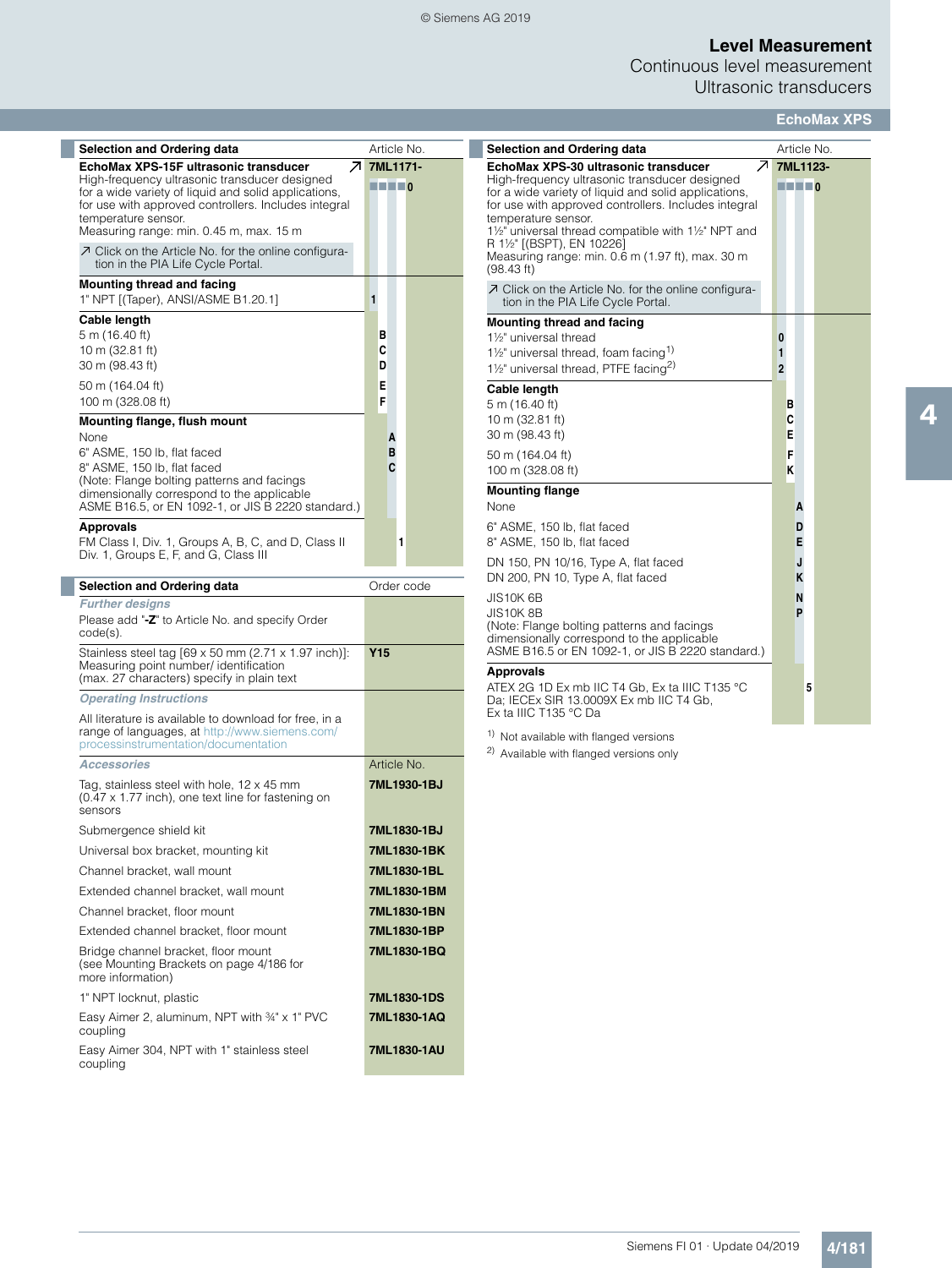## Continuous level measurement Ultrasonic transducers

|  | EchoMax XPS |  |  |  |  |
|--|-------------|--|--|--|--|

| <b>Selection and Ordering data</b>                                                                                                               | Order code      | <b>Selection and Ordering data</b>                                                                                                                                 | Article No.              |
|--------------------------------------------------------------------------------------------------------------------------------------------------|-----------------|--------------------------------------------------------------------------------------------------------------------------------------------------------------------|--------------------------|
| <b>Further designs</b>                                                                                                                           |                 | EchoMax XPS-30C ultrasonic transducer<br>Ζ                                                                                                                         | 7ML1155-                 |
| Please add "-Z" to Article No. and specify Order<br>$code(s)$ .                                                                                  |                 | High-frequency ultrasonic transducer designed<br>for a wide variety of liquid and solid applications,<br>for use with approved controllers. Includes integral      | <b>REFE1</b>             |
| Stainless steel tag [69 x 50 mm (2.71 x 1.97 inch)]:<br>measuring-point number/identification<br>(max. 27 characters) specify in plain text      | Y <sub>15</sub> | temperature sensor.<br>11/2" universal thread compatible with 11/2" NPT and<br>R 11/2" [(BSPT), EN 10226]                                                          |                          |
| <b>Operating Instructions</b>                                                                                                                    | Article No.     | Measuring range: min. 0.6 m (1.97 ft), max. 30 m                                                                                                                   |                          |
| Multi-language                                                                                                                                   | A5E43390688     | (98.43 ft)<br>○ Click on the Article No. for the online configura-                                                                                                 |                          |
| Note: The Operating Instructions should be<br>ordered as a separate line item on the order.                                                      |                 | tion in the PIA Life Cycle Portal.<br><b>Mounting thread and facing</b>                                                                                            |                          |
| All literature is available to download for free, in a<br>range of languages, at http://www.siemens.com/<br>processinstrumentation/documentation |                 | 1 <sup>1/2"</sup> universal thread<br>$1\frac{1}{2}$ " universal thread, foam facing <sup>1)</sup><br>1 <sup>1/2</sup> universal thread, PTFE facing <sup>2)</sup> | 0<br>1<br>$\overline{2}$ |
| <b>Accessories</b>                                                                                                                               |                 | Cable length                                                                                                                                                       |                          |
| Tag, stainless steel with hole, $12 \times 45$ mm<br>(0.47 x 1.77 inch), one text line for fastening on<br>sensors                               | 7ML1930-1BJ     | 5 m (16.40 ft)<br>10 m (32.81 ft)                                                                                                                                  | в<br>c                   |
| 1½" BSPT locknut, plastic                                                                                                                        | 7ML1830-1DP     | 30 m (98.43 ft)                                                                                                                                                    | Е                        |
| Easy Aimer 2, aluminum, NPT with 11/2"<br>galvanized coupling                                                                                    | 7ML1830-1AN     | 50 m (164.04 ft)<br>100 m (328.08 ft)                                                                                                                              | F<br>K                   |
| Easy Aimer 304, NPT with 1½" stainless steel coupling                                                                                            | 7ML1830-1AT     | <b>Mounting flange</b><br>None                                                                                                                                     | A                        |
| Easy Aimer 2, aluminum with M20 adapter and<br>1" and 1½" BSPT aluminum couplings                                                                | 7ML1830-1AX     | 6" ASME, 150 lb, flat faced                                                                                                                                        | D                        |
| Easy Aimer 304, with M20 adapter and 1" and<br>1 <sup>1</sup> / <sub>2</sub> " BSPT 304 stainless steel couplings                                | 7ML1830-1GN     | 8" ASME, 150 lb, flat faced<br>DN 150, PN 10/16, Type A, flat faced                                                                                                | E<br>J                   |
| Adapter 1½" BSP                                                                                                                                  | 7ML1830-1EB     | DN 200, PN 10, Type A, flat faced<br>JIS10K 6B                                                                                                                     | Κ<br>N                   |
|                                                                                                                                                  |                 | <b>JIS10K8B</b><br>(Note: Flange bolting patterns and facings<br>dimensionally correspond to the applicable<br>ASME B16.5 or EN 1092-1, or JIS B 2220 standard.)   | P                        |
|                                                                                                                                                  |                 | <b>Approvals</b><br>CSA, Class I, Div. 2, Groups A, B, C, D; Class II,<br>Div. 1, Groups E, F, G; Class III                                                        | 4                        |
|                                                                                                                                                  |                 | <b>Selection and Ordering data</b>                                                                                                                                 | Order code               |
|                                                                                                                                                  |                 | <b>Further designs</b><br>Please add "-Z" to Article No. and specify Order<br>$code(s)$ .                                                                          |                          |
|                                                                                                                                                  |                 | Stainless steel tag [69 mm x 50 mm<br>(2.71 x 1.97 inch)]: Measuring-point number /<br>identification (max. 27 characters) specify in plain<br>text                | Y <sub>15</sub>          |
|                                                                                                                                                  |                 | <b>Operating Instructions</b>                                                                                                                                      | Article No.              |
|                                                                                                                                                  |                 | Multi-language                                                                                                                                                     | A5E43390688              |
|                                                                                                                                                  |                 | Note: The Operating Instructions should be<br>ordered as a separate line item on the order.                                                                        |                          |
|                                                                                                                                                  |                 | All literature is available to download for free, in a<br>range of languages, at http://www.siemens.com/<br>processinstrumentation/documentation                   |                          |
|                                                                                                                                                  |                 | <b>Accessories</b>                                                                                                                                                 |                          |
|                                                                                                                                                  |                 | Easy Aimer 2, aluminum, NPT with 11/2" galvanized<br>coupling                                                                                                      | 7ML1830-1AN              |
|                                                                                                                                                  |                 | Easy Aimer 304, NPT with 11/2" stainless steel<br>coupling                                                                                                         | 7ML1830-1AT              |
|                                                                                                                                                  |                 | 1½" BSPT locknut, plastic                                                                                                                                          | 7ML1830-1DP              |
|                                                                                                                                                  |                 | Adapter 1½" BSP                                                                                                                                                    | 7ML1830-1EB              |
|                                                                                                                                                  |                 | <sup>1)</sup> Not available with flanged version                                                                                                                   |                          |